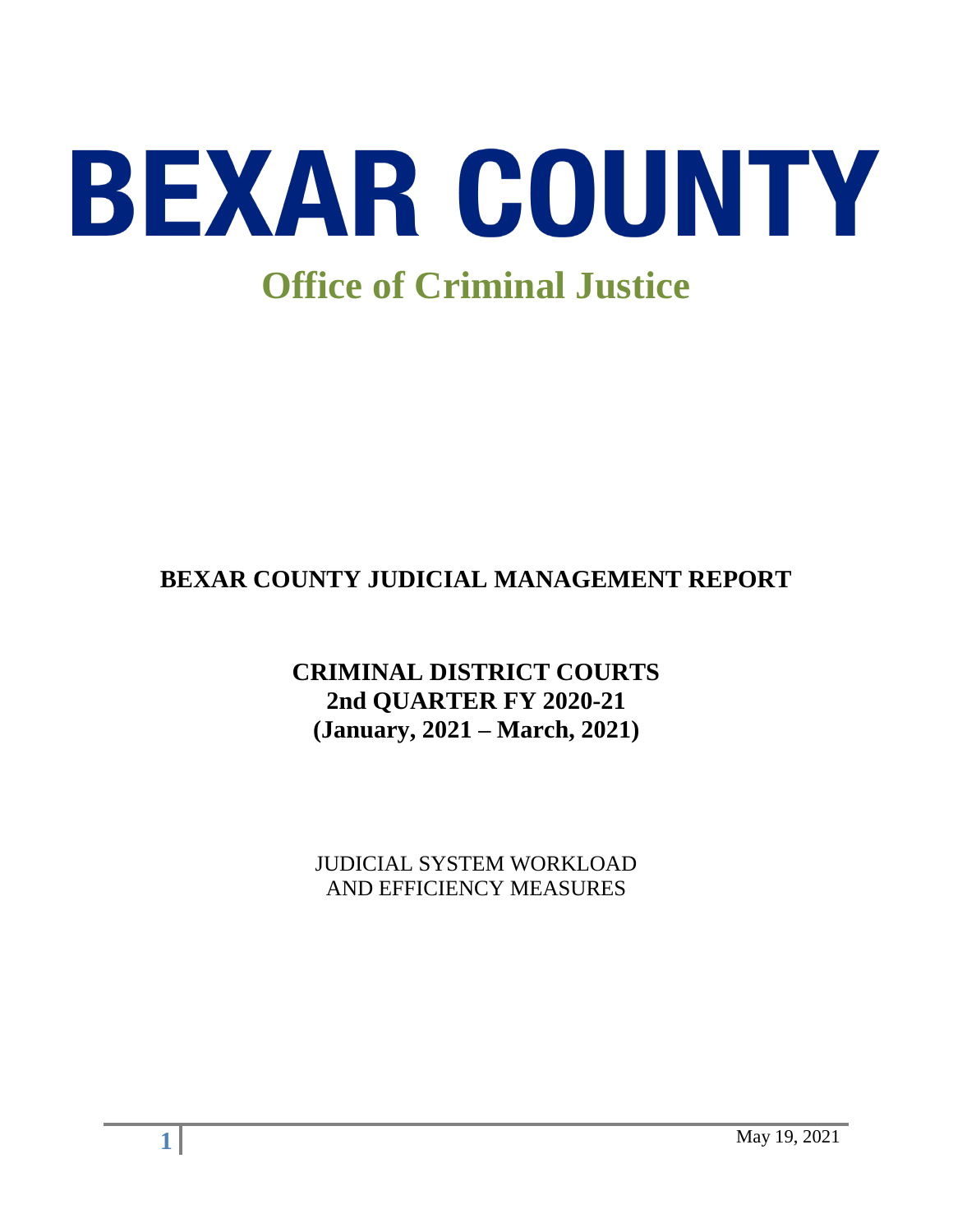#### **Brief Summary:**

This report reflects District Court workload and efficiency measures for FY 2020-21 between the months of January through March (Quarter 2). The report only includes criminal district courts in the Bexar County judicial system:

144<sup>th</sup> Criminal District Court: Judge Michael Mery th Criminal District Court: Judge Catherine Torres-Stahl th Criminal District Court: Judge Jefferson Moore th Criminal District Court: Judge Stephanie R. Boyd 226<sup>th</sup> Criminal District Court: Judge Velia J. Meza th Criminal District Court: Judge Kevin O' Connell 290<sup>th</sup> Criminal District Court: Judge Jennifer Pena th Criminal District Court: Judge Ron Rangel th Criminal District Court: Judge Frank J. Castro th Criminal District Court: Judge Lori Valenzuela

This report focuses on the following six measures and shows how the individual courts performed relative to each other and the court-wide average.

Measure 1: Cost per Disposition Measure 2: Jail Bed Days Measure 3: Clearance Rate Measure 4: Disposition Rate Measure 5: Time to Disposition Measure 6: Age of Active Cases Pending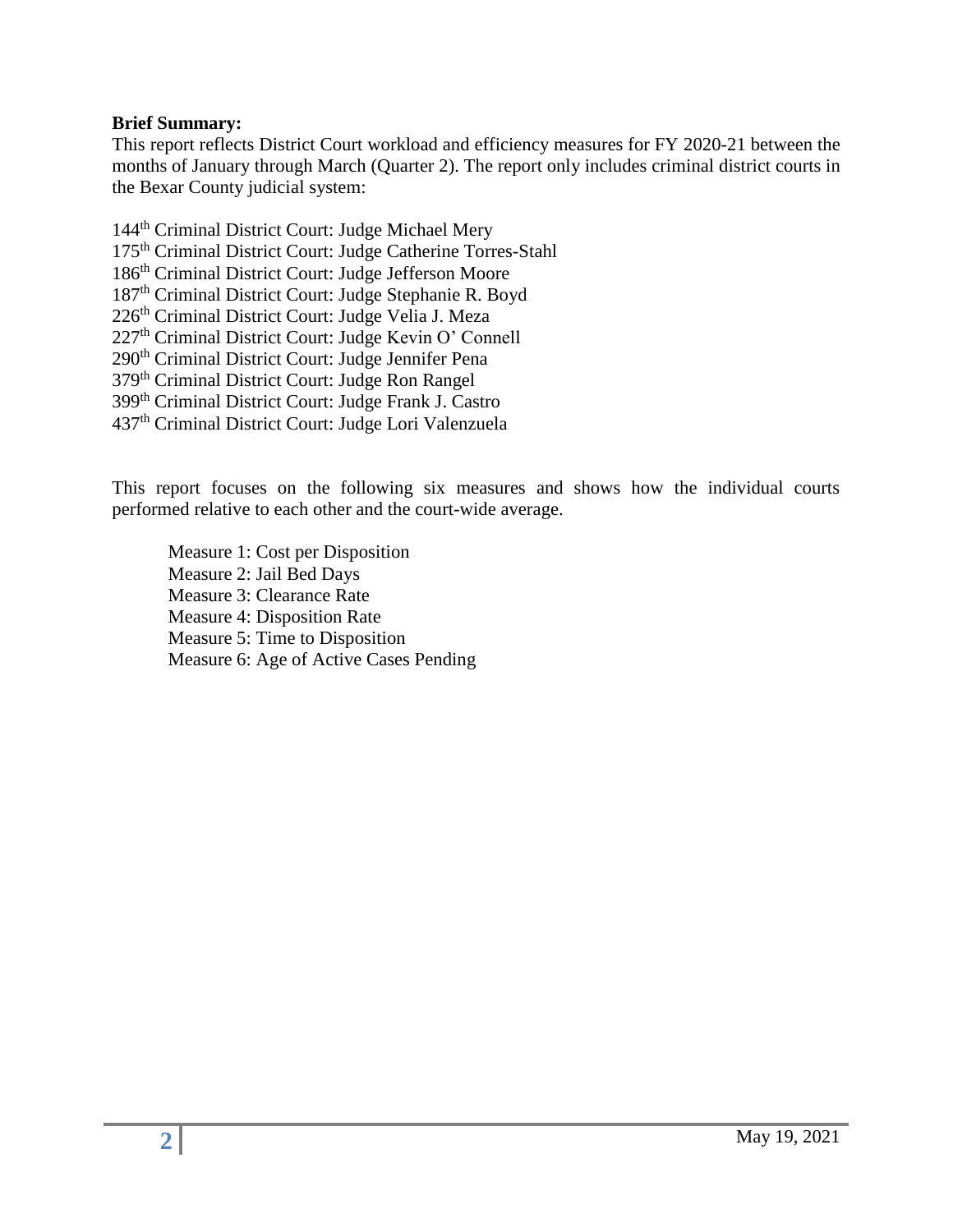## **Measure 1: Cost per Disposition**

**Definition:** The net cost of disposing of a single case.

**Analysis and Interpretation:** The following graph and table show a court-by-court comparison of Cost per Disposition and Cost per Court Appointment for Indigent Defense based on 2nd Quarter FY 2020-21 data. Courts are listed in order from lowest to highest net cost per disposition. Indigent defense is included in the net cost per disposition. Of the total expenses for the court system, **44.3** percent are indigent defense costs. The second graph represents the average net cost (revenue collected versus cost) per court appointed attorney assignment. The final graph shows the average cost per disposition for the District Court over the past eight quarters.

Differences in the net cost per disposition are mostly explained by the differences in the revenue collection and in the number of dispositions of the type that generate fees. For example, the defendant in case dismissal is not accessed fees.



#### **2nd Qtr. FY 2020-21 Cost per Disposition**

|               |                                                                            |   |                  |                      |   |                 |     |                |                            |             |   |                               |                 |               |                       |                     |     | net cost           |
|---------------|----------------------------------------------------------------------------|---|------------------|----------------------|---|-----------------|-----|----------------|----------------------------|-------------|---|-------------------------------|-----------------|---------------|-----------------------|---------------------|-----|--------------------|
|               |                                                                            |   |                  |                      |   |                 |     | Indigent       |                            |             |   |                               |                 | Total         |                       |                     |     | (Savings)          |
| Court         |                                                                            |   | <b>Operating</b> | <b>Ct. Appointed</b> |   | Total           |     | <b>Defense</b> |                            |             |   | <b>Court Fine Court Costs</b> |                 | <b>County</b> | <b>Net Cost/</b>      | Number of           | per |                    |
| <b>Number</b> | Judge                                                                      |   | <b>Expenses</b>  | <b>Atty. Costs</b>   |   | <b>Expenses</b> |     |                | Revenues Revenues Revenues |             |   |                               | <b>Revenues</b> |               | (Savings)             | <b>Dispositions</b> |     | <b>Disposition</b> |
| 144           | Mery                                                                       | S | 141.927 \$       | 134.155              | S | 276,081         | S   | 61             | S                          | 21.711 S    |   | 994                           | S               | 22.766        | \$253,315             | 322                 | S   | 787                |
| 175           | Torres-Stahl                                                               | S | 158,826 \$       | 81.889               | S | 240.715         | s   | 2.279          | S                          | 30.991 S    |   | 1.944                         | S               | 35.214        | \$205.501             | 222S                |     | 926                |
| 186           | <b>Moore</b>                                                               | S | 156.731 \$       | 117.937              | S | 274,668         | S   | 87             | s                          | 33.357 \$   |   | 1.474                         | s               |               | 34.919 \$ 239.749     | 273S                |     | 878                |
| 187           | Boyd                                                                       | S | 146.824 \$       | 176,585              | S | 323,409         | -S  | 833            | S                          | 22.690S     |   | 601                           | S               | 24.124        | \$299,285             | 429 \$              |     | 698                |
| 226           | Meza                                                                       | S | 148.409 \$       | 146,733 \$           |   | 295.142 \$      |     | 130            | S                          | 19.449 S    |   | 1,166                         | S               | 20.744        | \$274.397             | 359 \$              |     | 764                |
| 227           | O' Connell                                                                 |   | 154.736 \$       | 134.718 \$           |   | 289.454 \$      |     | 56             | S                          | 23.558 \$   |   | 648                           | S               | 24.261        | \$265,192             | 317S                |     | 837                |
| 290           | Pena                                                                       | S | 148,264 \$       | $103.210$ \$         |   | 251.474 \$      |     | ٠              | S                          | $16.733$ \$ |   | ÷.                            | S               |               | 16.733 \$ 234.741     | 345S                |     | 680                |
| 379           | Rangel                                                                     | S | 149.651 \$       | 112.830              | S | 262.481 \$      |     | 166            | S                          | $31.175$ \$ |   | 1.341                         | S               | 32.682        | \$229.799             | 312S                |     | 737                |
| 399           | Castro                                                                     | S | 150.996 \$       | 62.610               | S | 213.606         | S   | ٠              |                            | $15.049$ \$ |   | 3.078                         | s               | 18.126        | \$195,480             | 254S                |     | 770                |
| 437           | Valenzuela                                                                 |   | 146.081 \$       | 125.202              | S | 271.282         | S   | .147           | S                          | 32,804      | S | 1,128                         | s               | 35,079        | \$236,203             | 335S                |     | 705                |
|               | Admin*                                                                     | S | 822,365          |                      |   |                 | N/A |                |                            | N/A         |   |                               | N/A             |               | N/A                   | N/A                 |     | N/A                |
|               | Total:<br>*Cost of Administration prorated equally across all trial courts |   | \$1,502,444      | \$1,195,867          |   | \$2,698,310     |     | \$4,759        |                            | \$247,517   |   | \$12,373                      |                 |               | \$264,649 \$2,433,662 | 3168 \$             |     | 768.20             |
|               |                                                                            |   |                  |                      |   |                 |     |                |                            |             |   |                               |                 |               |                       |                     |     |                    |

Not Cost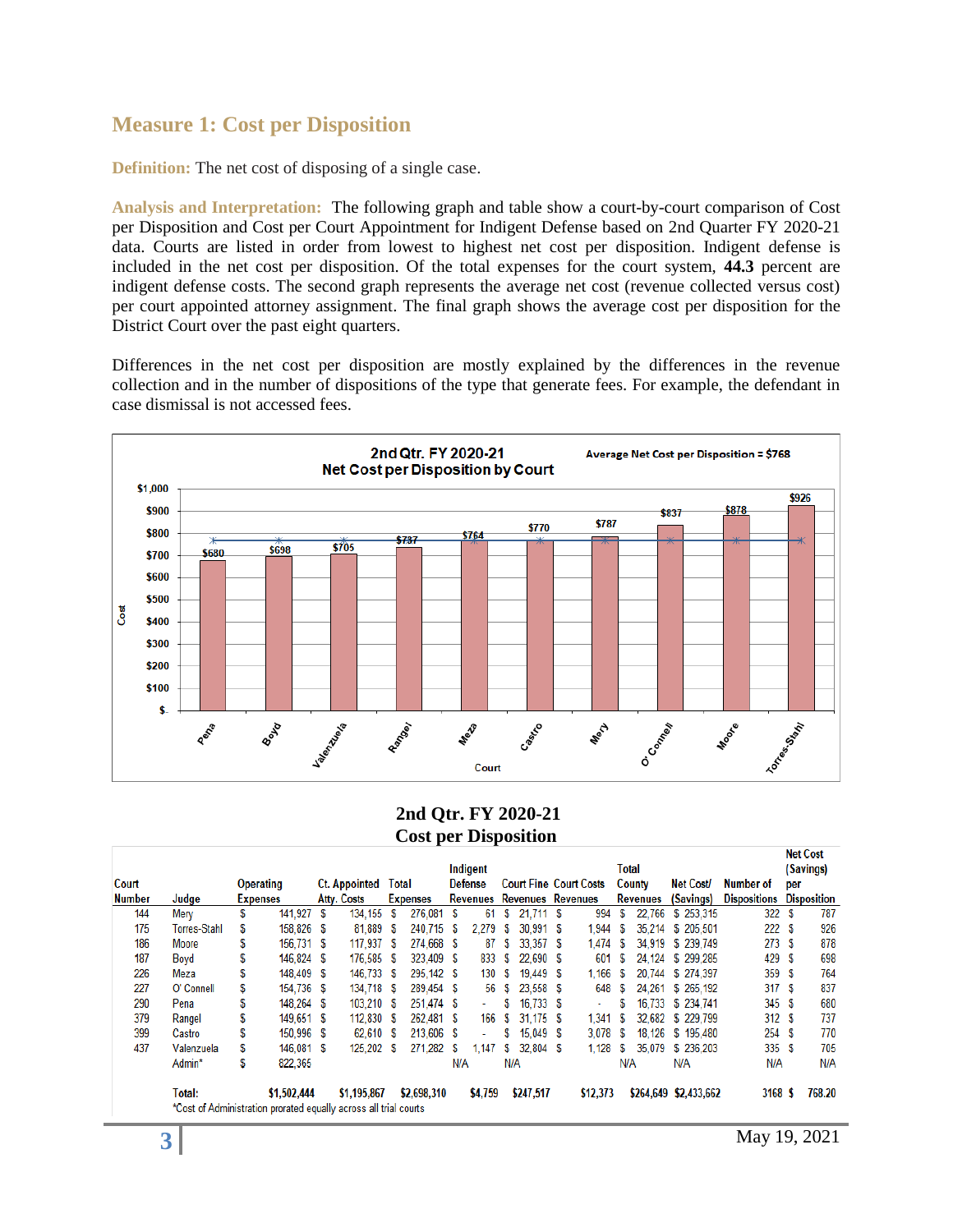

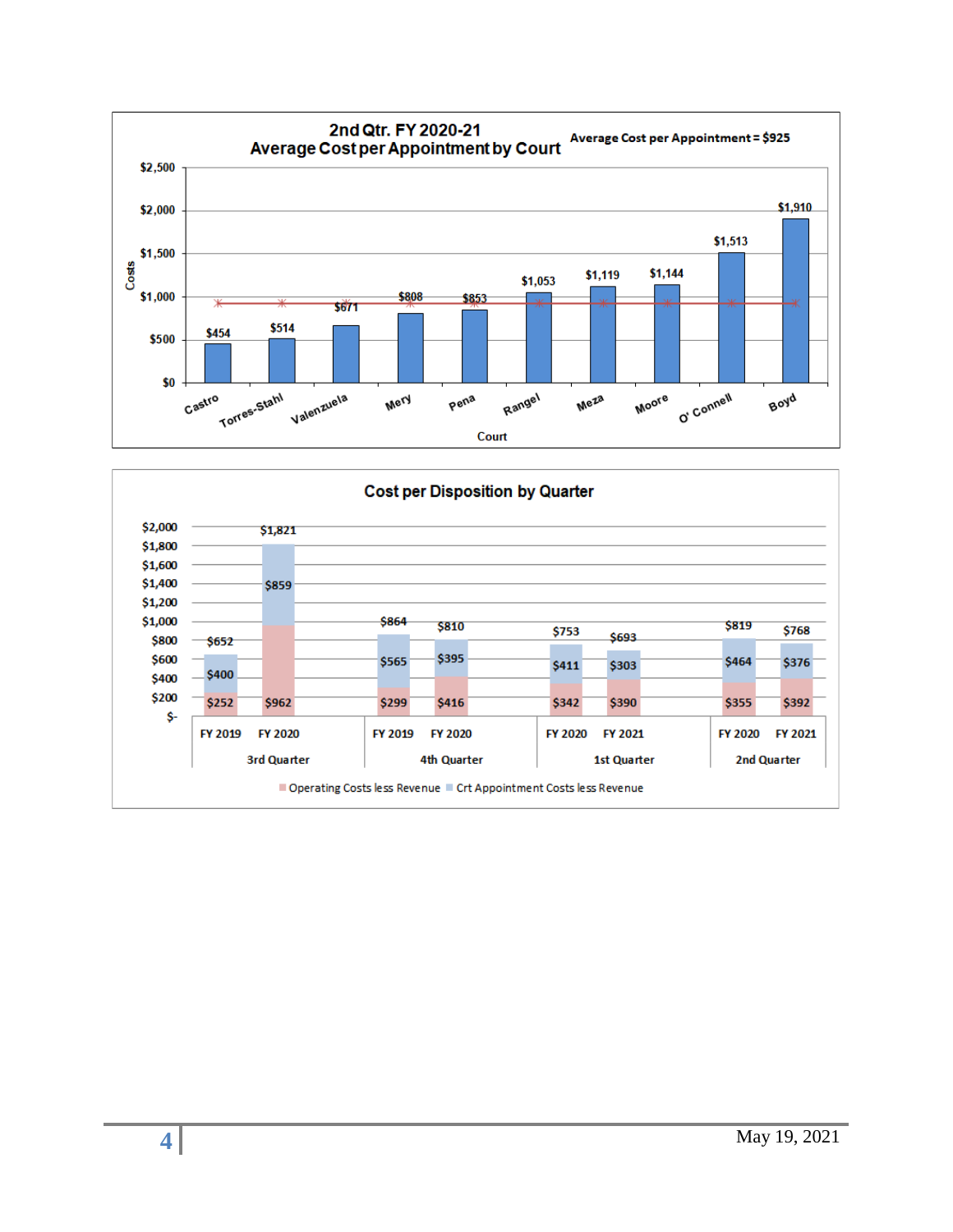# **Measure 2: Jail Bed Days**

**Definition:** The number of jail bed days consumed.

**Analysis and Interpretation:** The first chart below shows a court by court comparison of Jail Bed Days for the 2nd Quarter FY 2020-21 from least to the greatest number of jail bed days. The second chart displays the total number of jail bed days consumed court wide for each of the last eight quarters. The third chart shows the average length of stay for custodies by District Court for the 2nd Quarter FY 2020- 21. The final chart displays the average length of stay for the past eight quarters for the entire court.





*The average length of stay only measures the time spent for the highest charge for a defendant in that court.*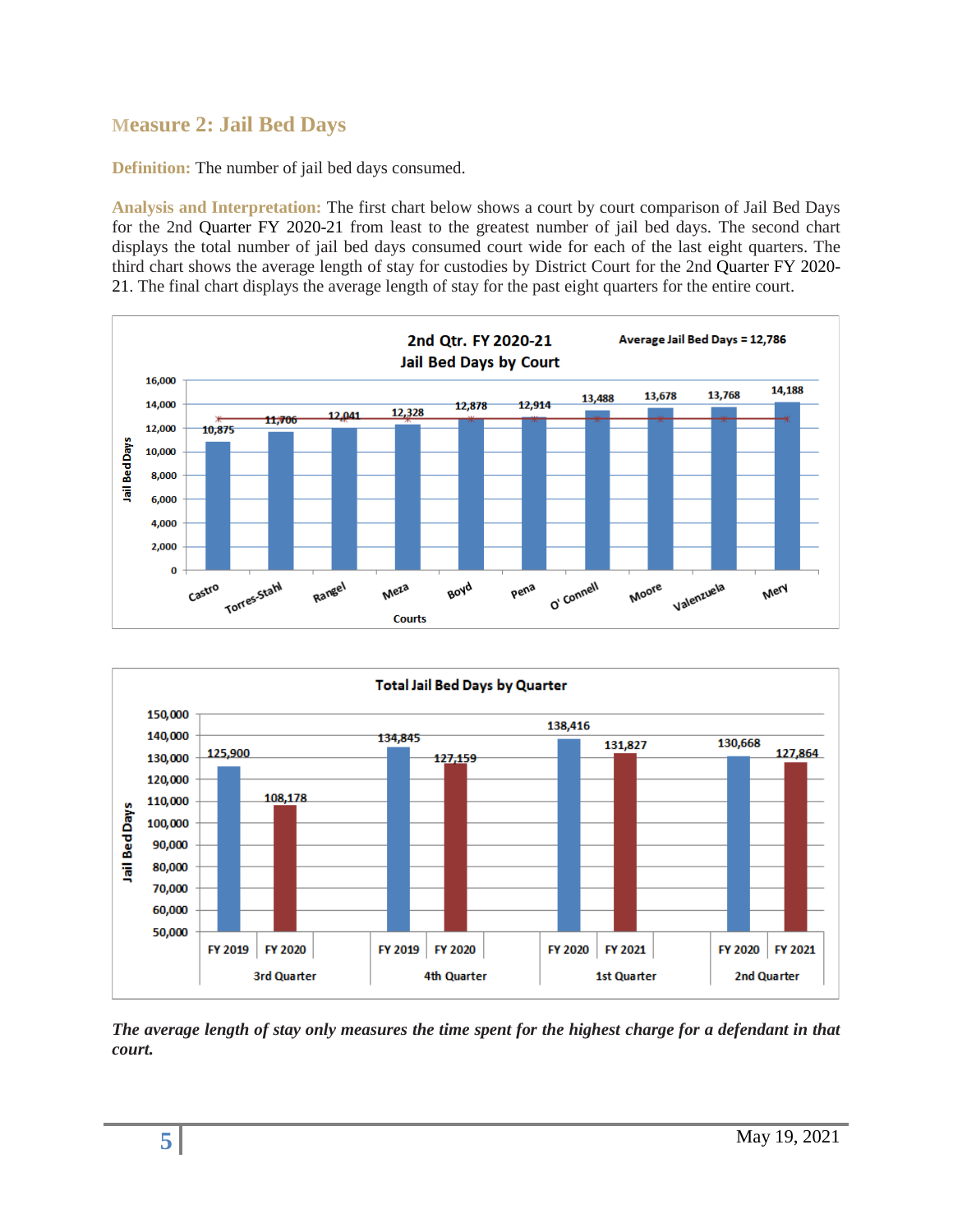For the District Courts, the average length of stay is broken down by the length of time spent for at-large indictments (measured as the time from date of booking to date of release) and the length of time spent for on-sight indictments (measured as the time from date of indictment to date of release).

*On-sight indictments refer to those scenarios in which the indictment occurs after the booking date. Atlarge indictments refer to those instances when the indictment occurs prior to the booking date.* 



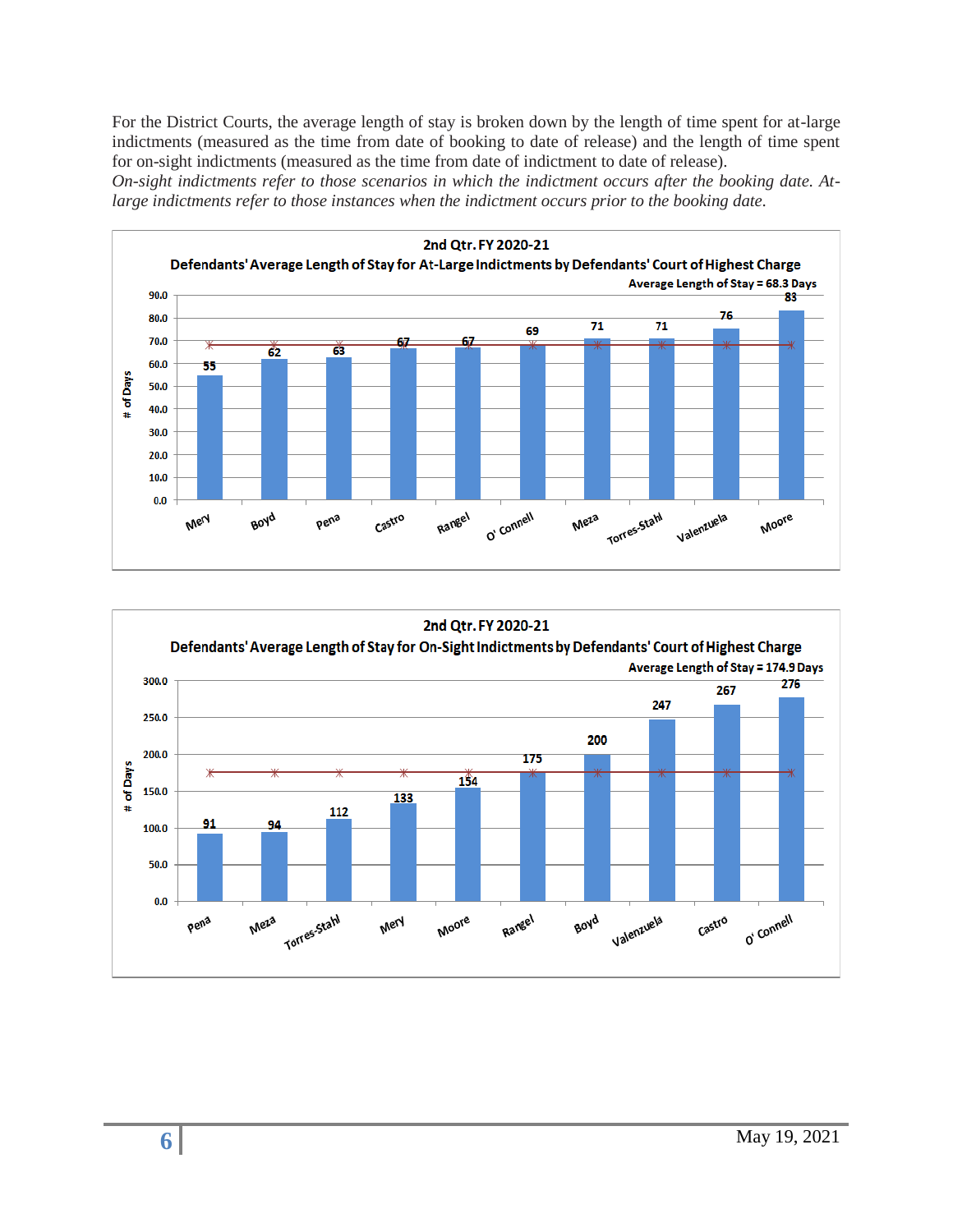The graph below lists the average length of stay as a composite measure of the average length of stay for the at-large indictments and for on-sight indictments. The quarterly comparisons graph also lists this same measure.



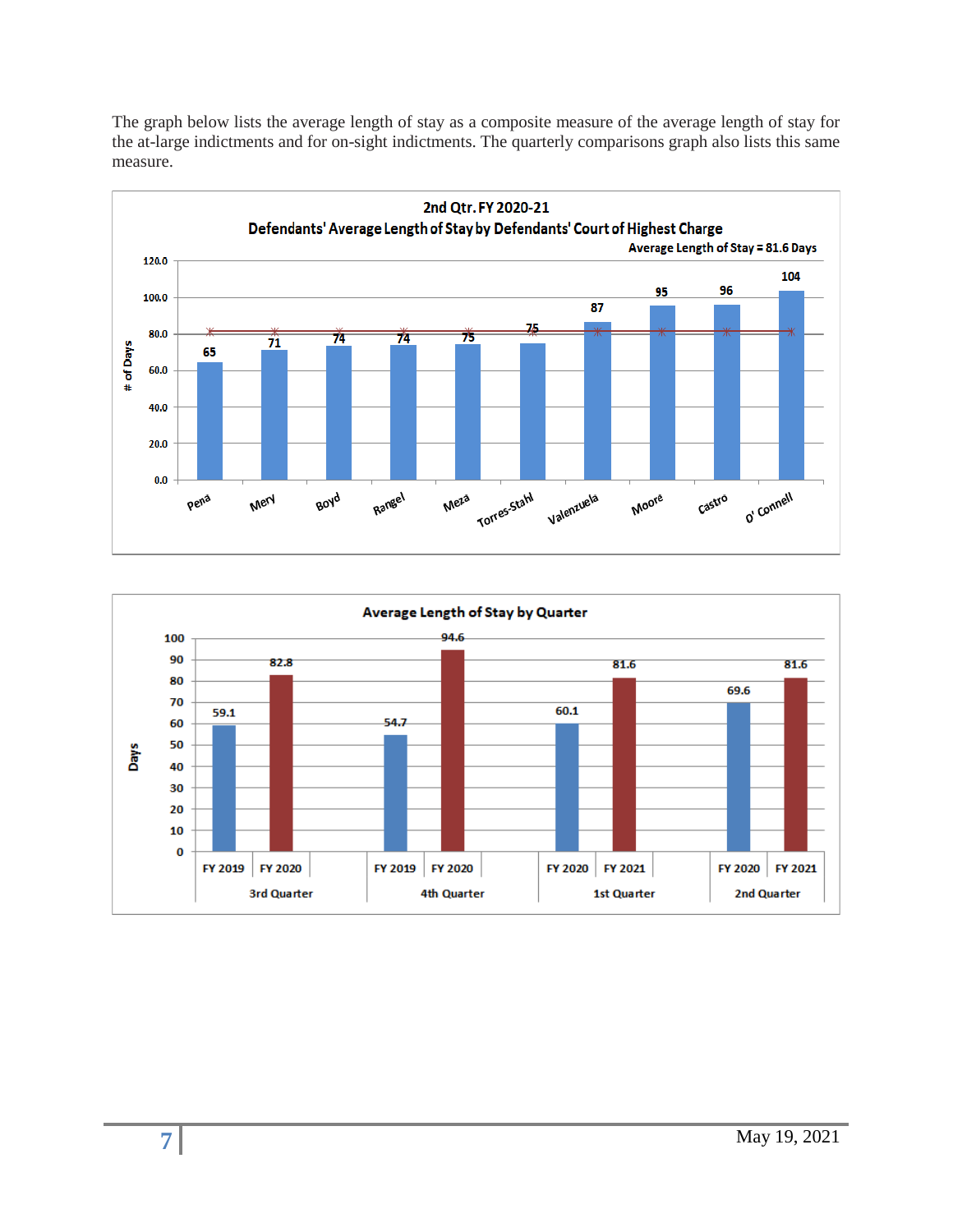### **Measure 3: Clearance Rates**

**Definition:** The number of disposed cases as a percentage of the number of incoming cases.

**Analysis and Interpretation:** The clearance rate is a measure of incoming cases a court receives compared to cases disposed monthly. A clearance rate of 100% represents a court that is disposing of the same number of incoming cases. A clearance rate above 100% represents a court that is disposing of more incoming cases than it is receiving. A clearance rate below 100% represents a court that is disposing of fewer incoming cases than it is receiving. This measure can be used to determine whether or not a backlog may occur. *Note: Due to new reporting requirements by the Office of Court Administration, certain types of dismissals (such as, Dismissed – Defendant Deceased, Dismissed – Reduced to Class C, Dismissed and Reduced) are not included in the number of dispositions.*

Several graphs are displayed below.

- 1. The first graph shows the number of incoming cases, which indicates the incoming workload for the Quarter.
- 2. The second graph displays total number of cases that were disposed by each court, which indicate the amount of work that was produced for the quarter.
- 3. The third chart shows the clearance rate by court from the highest to the lowest.
- 4. The fourth chart displays the court-wide average clearance rate for the past eight quarters.
- *5.* The fifth set of graphs display by court the Clearance Rates over the past nine months. The Court with the highest clearance rate is displayed first.

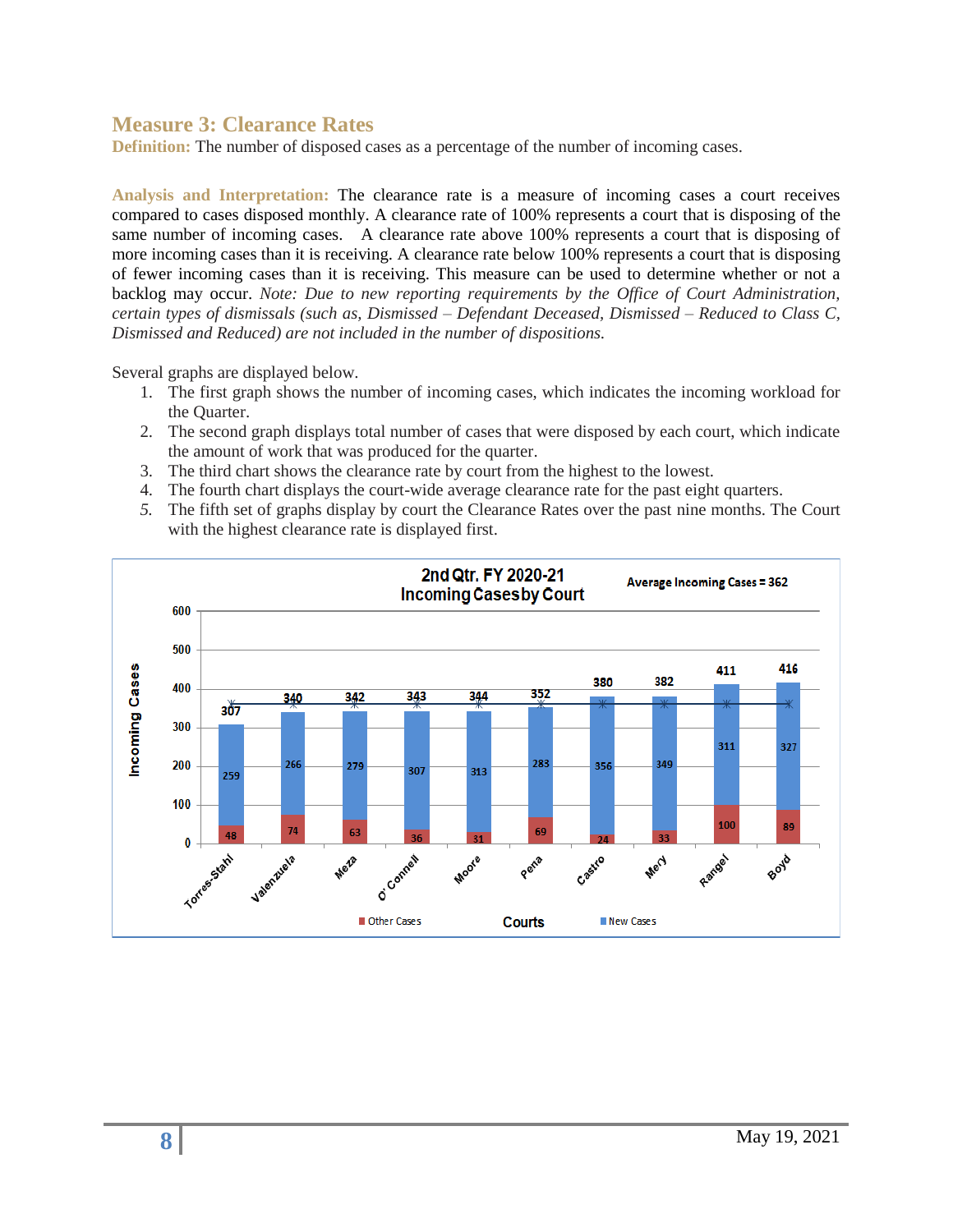



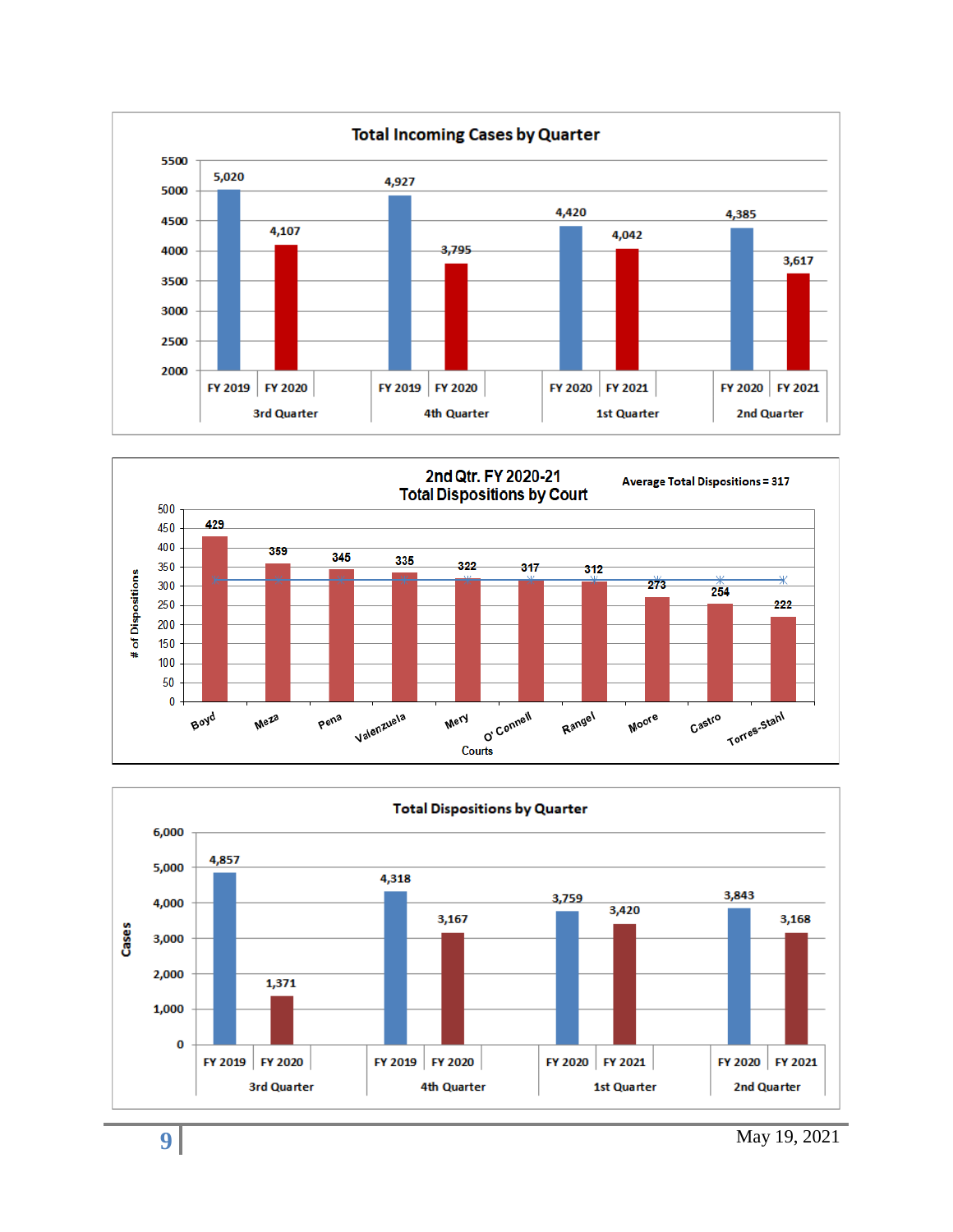



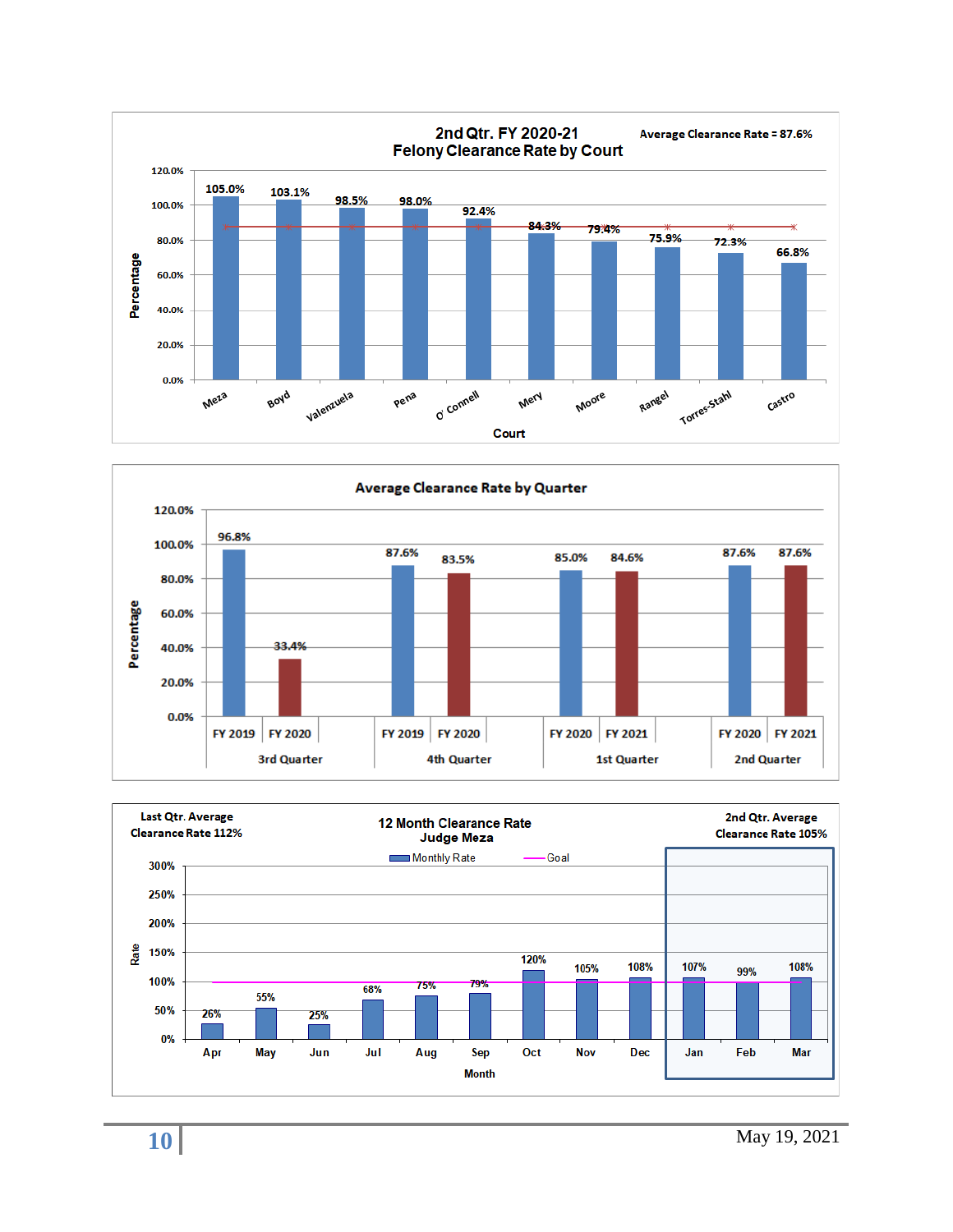



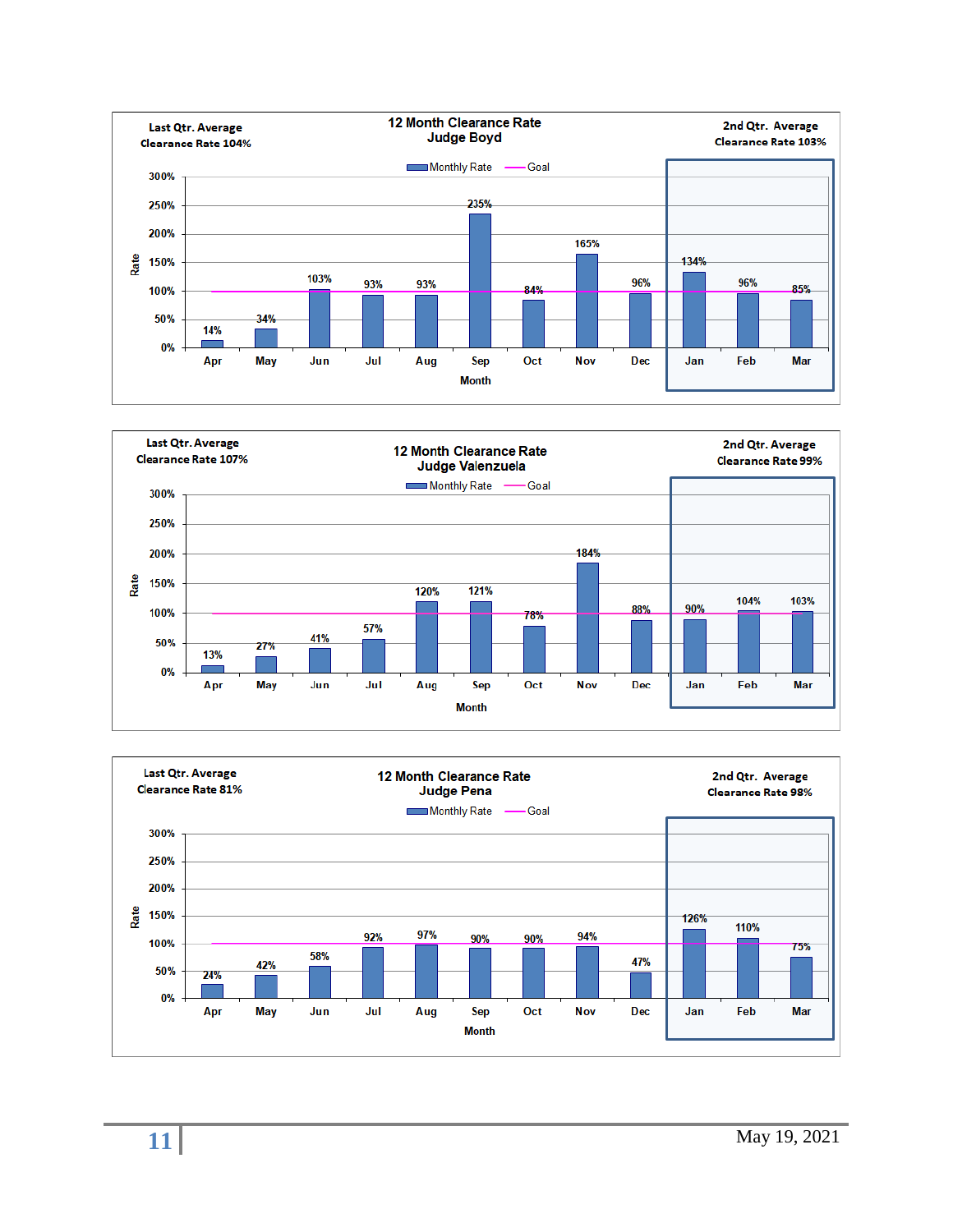



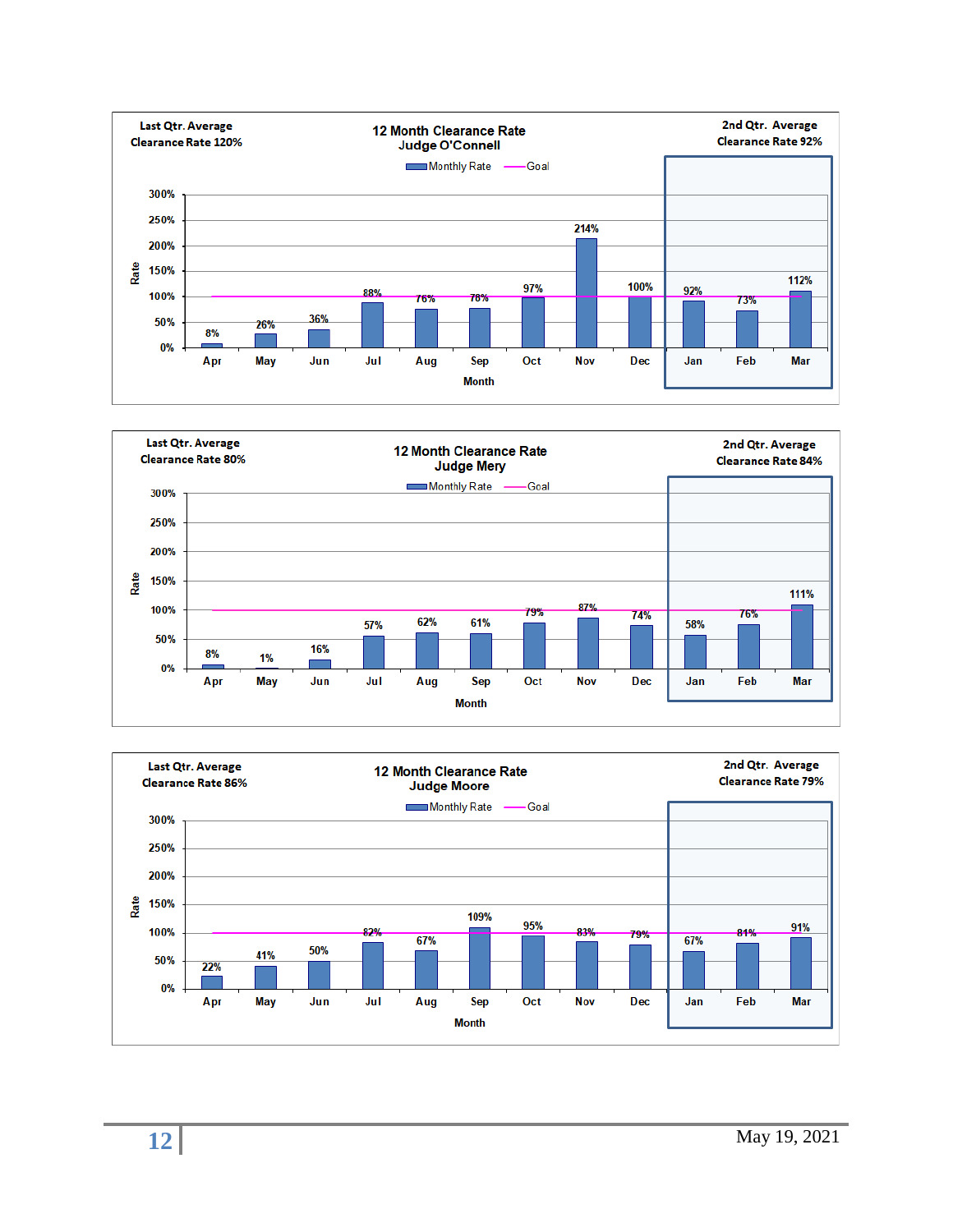



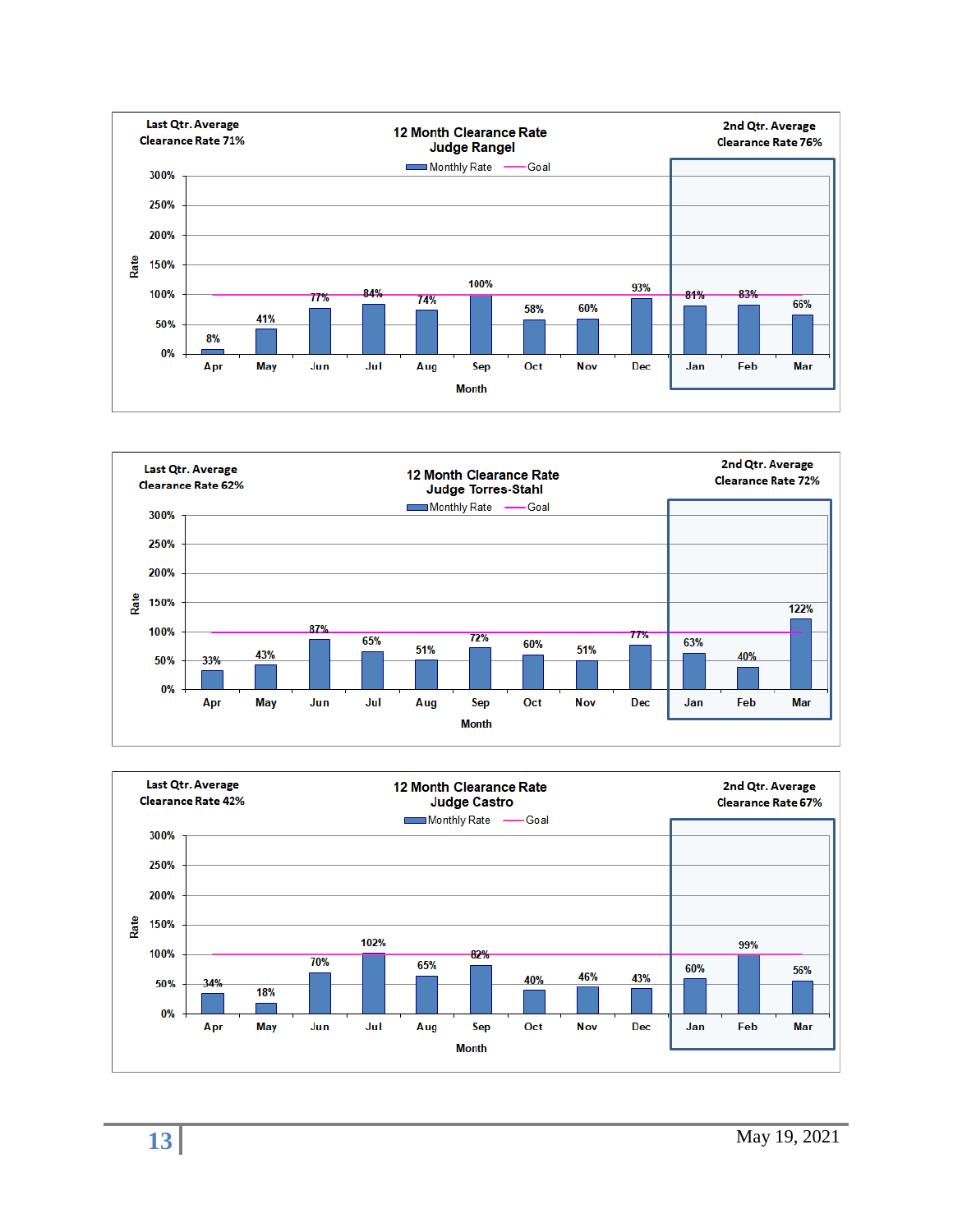## **Measure 4: Disposition Rates**

**Definition:** The number of disposed cases as a percentage of the Active Caseload.

**Analysis and Interpretation:** The disposition rate is a measure of cases disposed during the quarter compared to the average active caseload during the same quarter. This calculation includes the disposition of cases on the existing docket in addition to the other matters addressed by the Court. The first chart displays the number of active cases by court from the smallest to the largest. The second chart shows the court-wide docket size at the end of each of the last eight quarters. The third chart shows the disposition rate by court, from the highest to lowest. The final chart displays the court-wide active caseload and average disposition rate for the past eight quarters.



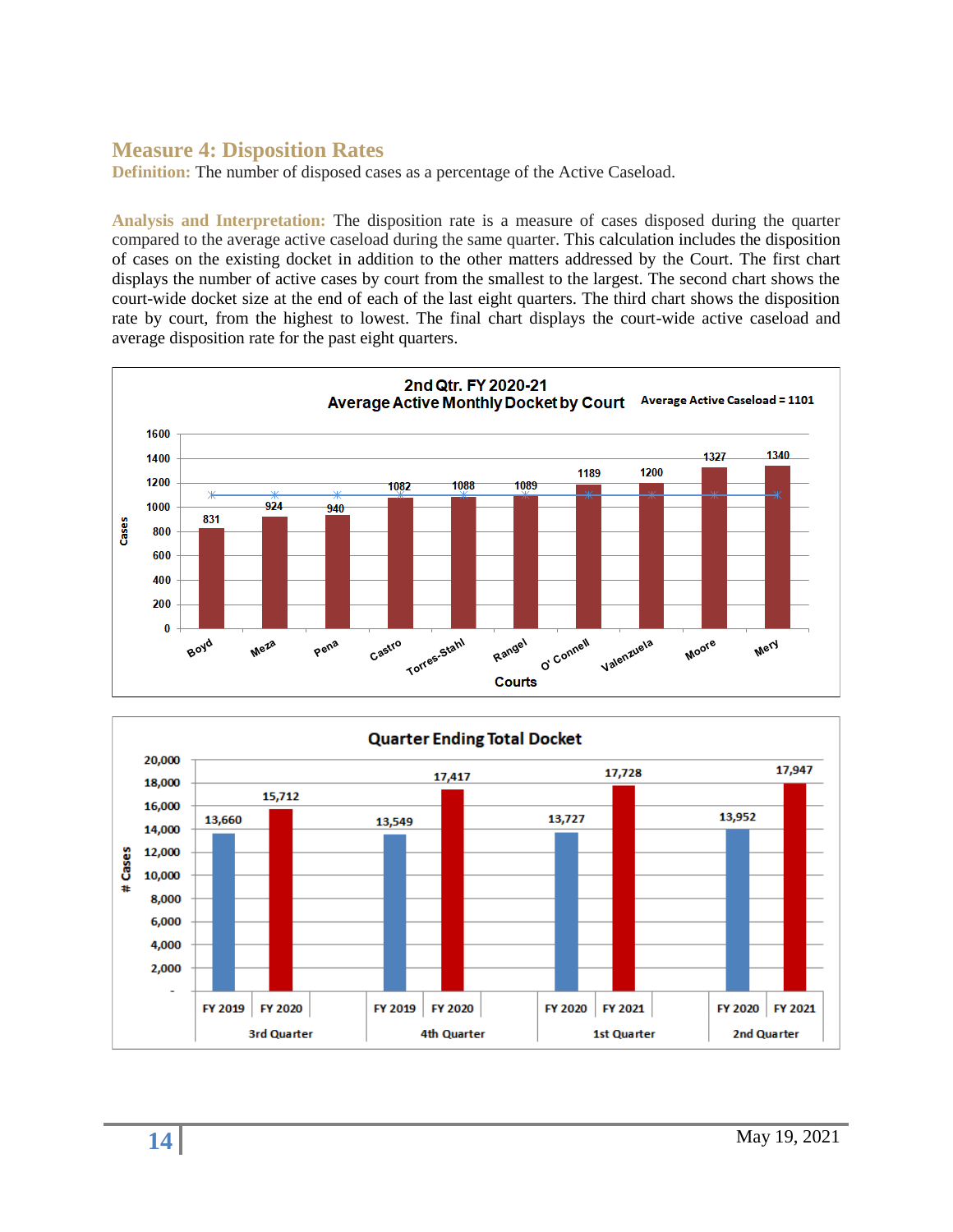

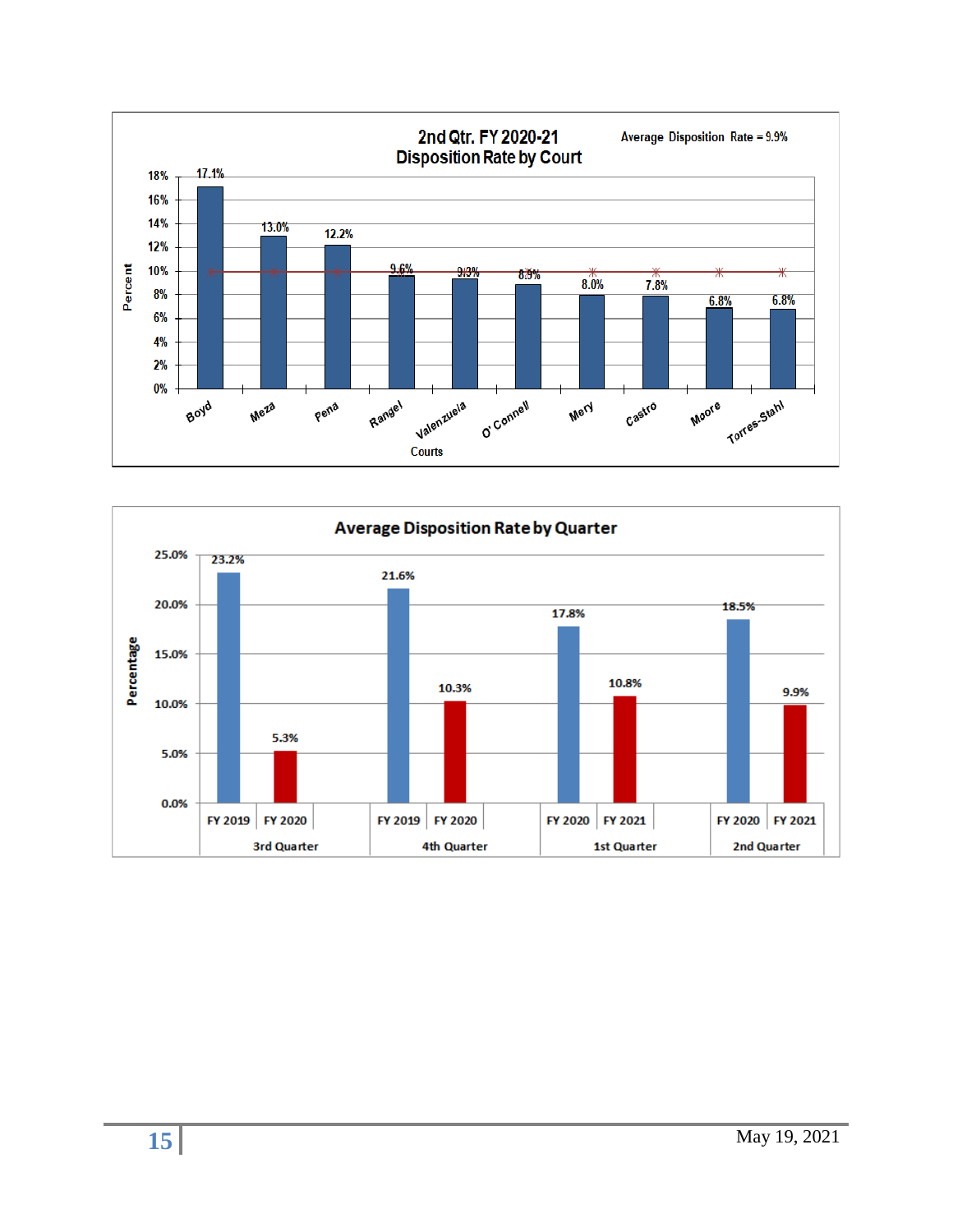### **Measure 5: Time to Disposition**

**Definition:** The percentage of cases disposed or otherwise resolved within established time frames. This is a comparison of data from *age of disposed cases* and only considers cases that are disposed, not the full docket.

The Criminal District Courts have implemented a Felony Case Plan (CASE) that sets the time standards for Bexar County. The applied time frame for this measure will use the Standard Track time frame, in which a case can be disposed of between 275 days and 285 days. The most similar range in the reported data is between 181 and 365 days, which will be used for this measure.

**Analysis and Interpretation:** For each case, the report calculates the time, in days, from filing of the case until the date the case was disposed. The case processing time standards published by the American Bar Association (ABA) and those published by the Conference of State Court Administrators (COSCA) are utilized. The following charts display for each court the time periods required to dispose of their cases. The courts with the greatest number of dispositions are shown first.

**Note:** Although the time to disposition is measured only using active cases that have been disposed, the case time that elapsed when the defendant was a fugitive is included in this measure.

#### **COSCA Case Processing Standards – Criminal Felony**

| <b>COSCA Case Processing Standards</b> | Criminal District Courts |
|----------------------------------------|--------------------------|
| 100% within 180 Days                   | 60% within 180 Days      |

#### **ABA Case Processing Standards – Criminal Felony**

| <b>ABA Case Processing Standards</b> | <b>Criminal District Courts</b> |
|--------------------------------------|---------------------------------|
| 90 % within 90 Days                  | 39% within 90 Days              |
| 98% within 180 Days                  | 60% within 180 Days             |
| 100% within 365 Days                 | 81% within 365 Days             |

#### **National Center for State Courts Model Case Processing Standards – Criminal Felony**

| NCSC Case Processing Standards | <b>Criminal District Courts</b> |
|--------------------------------|---------------------------------|
| 75 % within 90 Days            | 39% within 90 Days              |
| 90% within 180 Days            | 60% within 180 Days             |
| 98% within 365 Days            | 81% within 365 Days             |

*Source: National Center for State Courts Web site, [www.ncsconline.org/WC/Publications/KIS\\_CasManCPTSPub.pdf](http://www.ncsconline.org/WC/Publications/KIS_CasManCPTSPub.pdf)*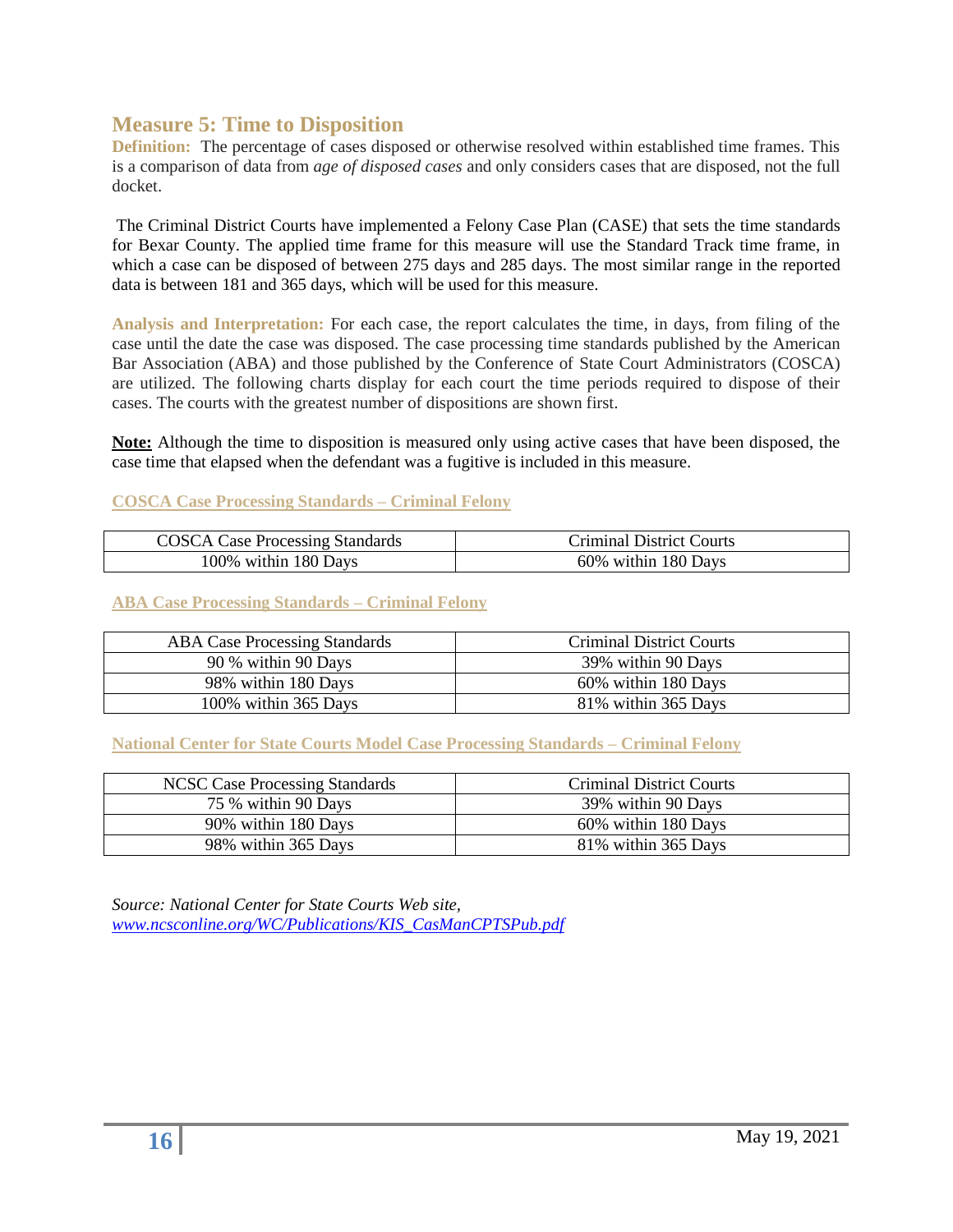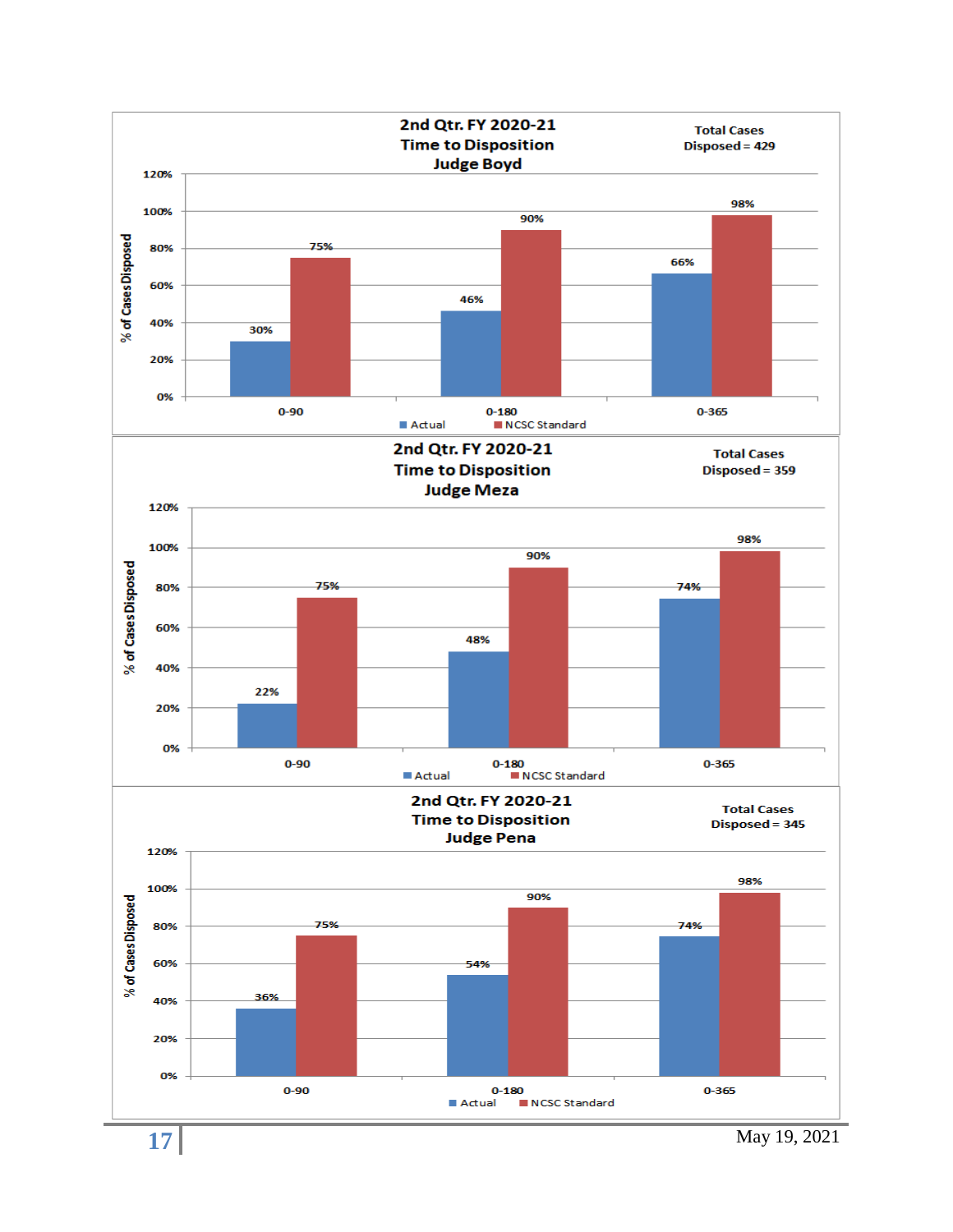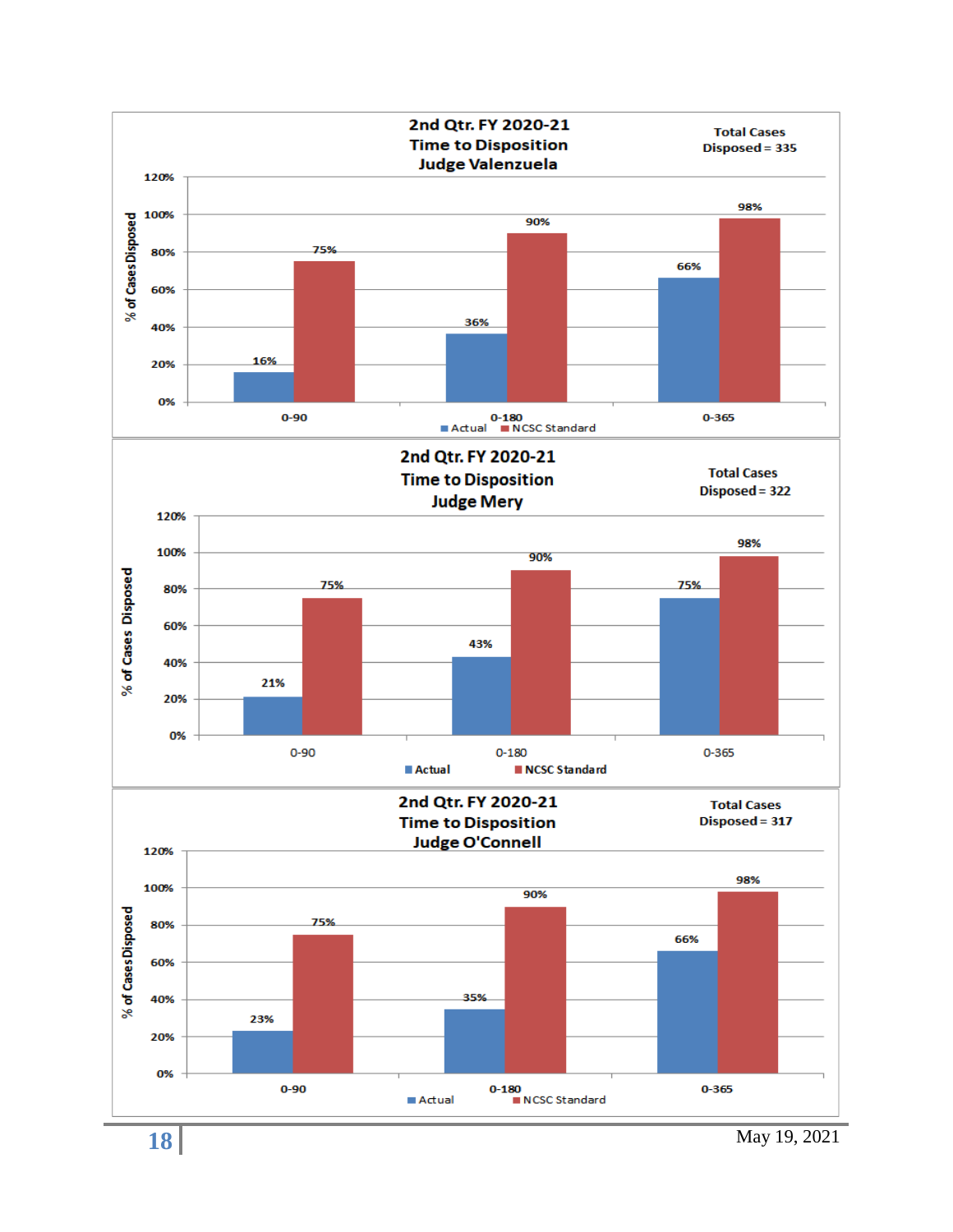

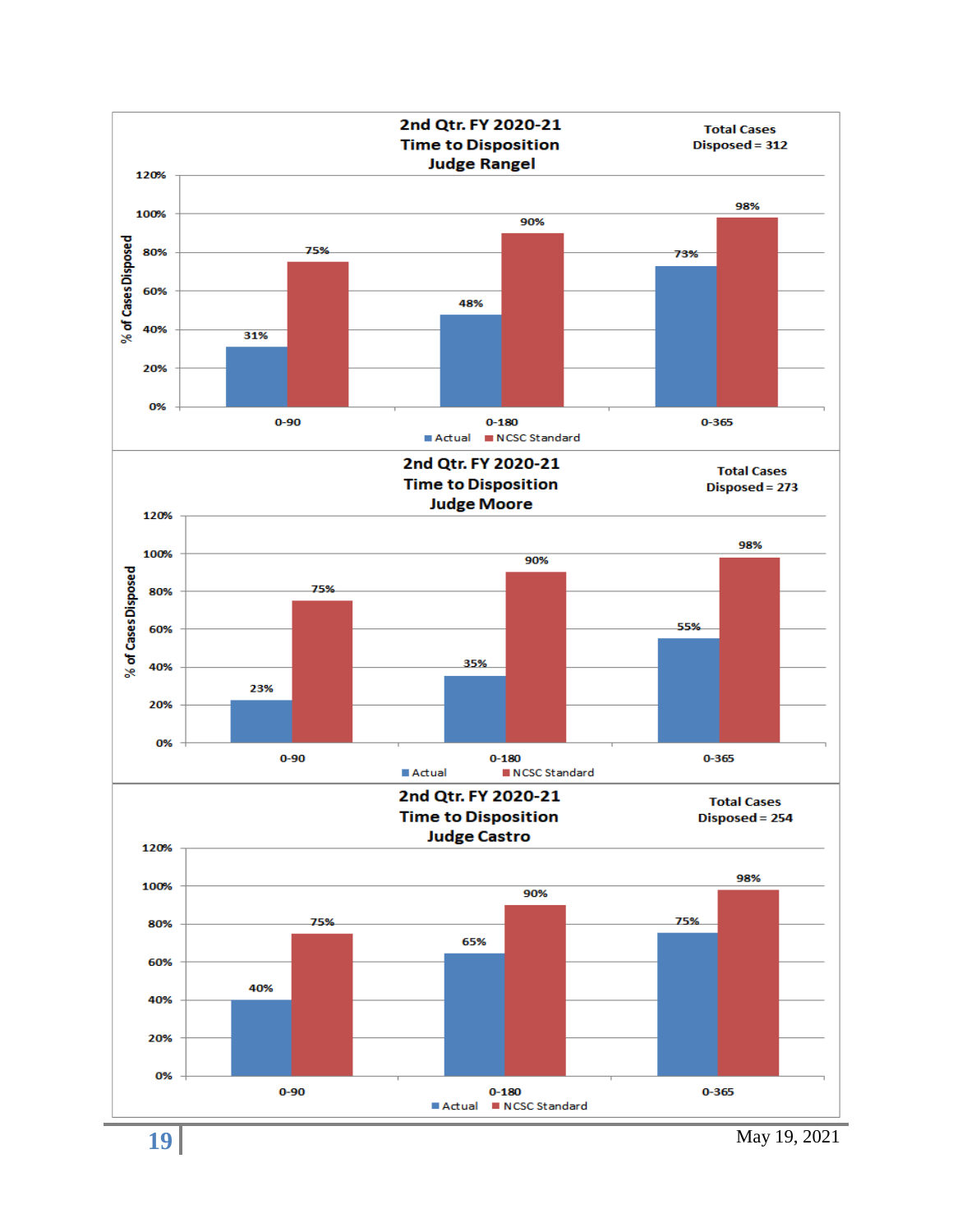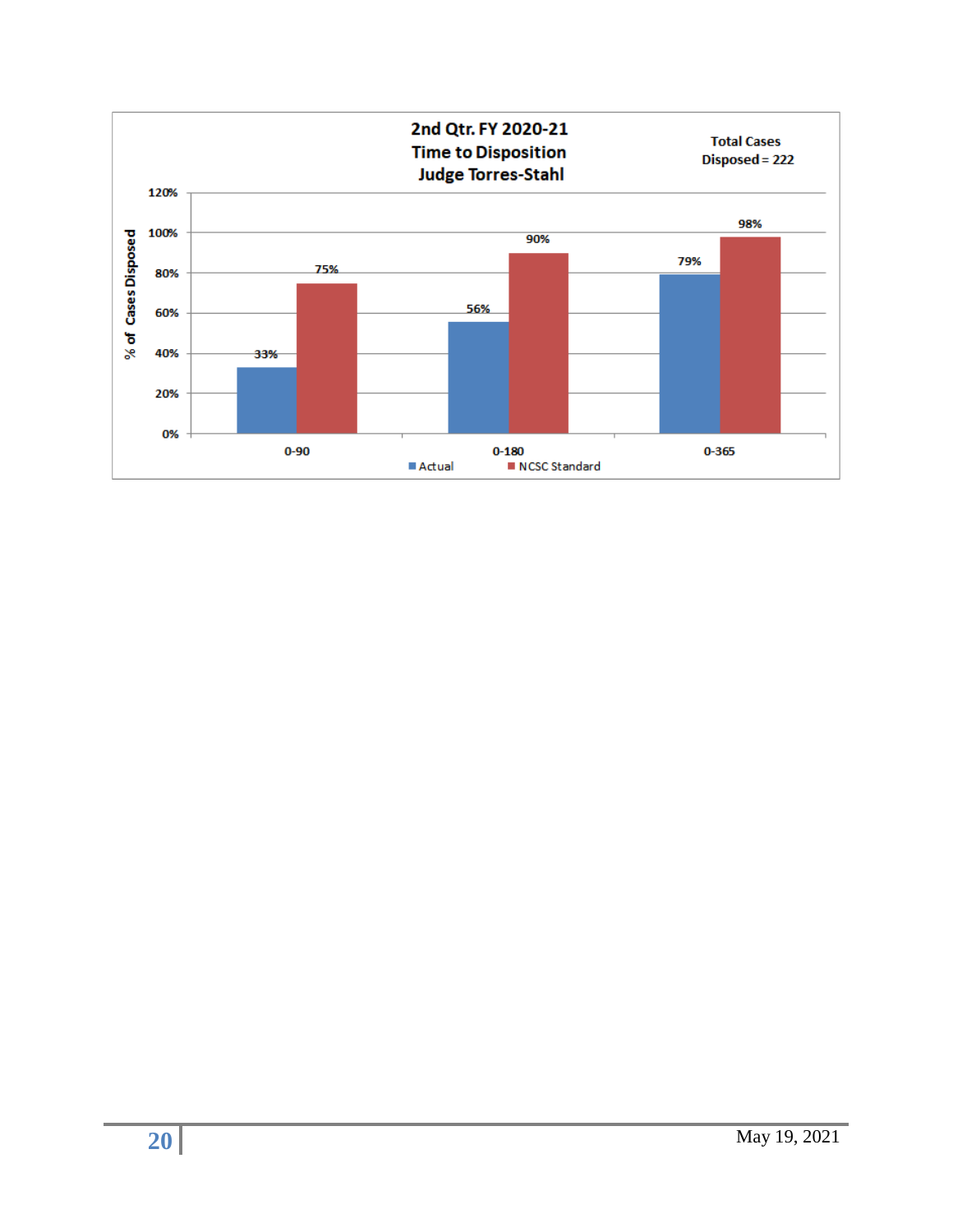# **Measure 6: Age of Active Cases Pending Cases**

**Definition:** The age of active cases pending before the court is measured as the number of days from filing until the time of measurement.

**Analysis and Interpretation:** This measure illustrates how a court's time to disposition compares to ABA standards. The first chart displays the percent of active cases that are over a year old for each of the courts. The second chart shows the court-wide average percent of active cases over a year old for the past eight quarters. *Note: Fugitives are not included in the data. Cases include what district courts consider open felony cases.*



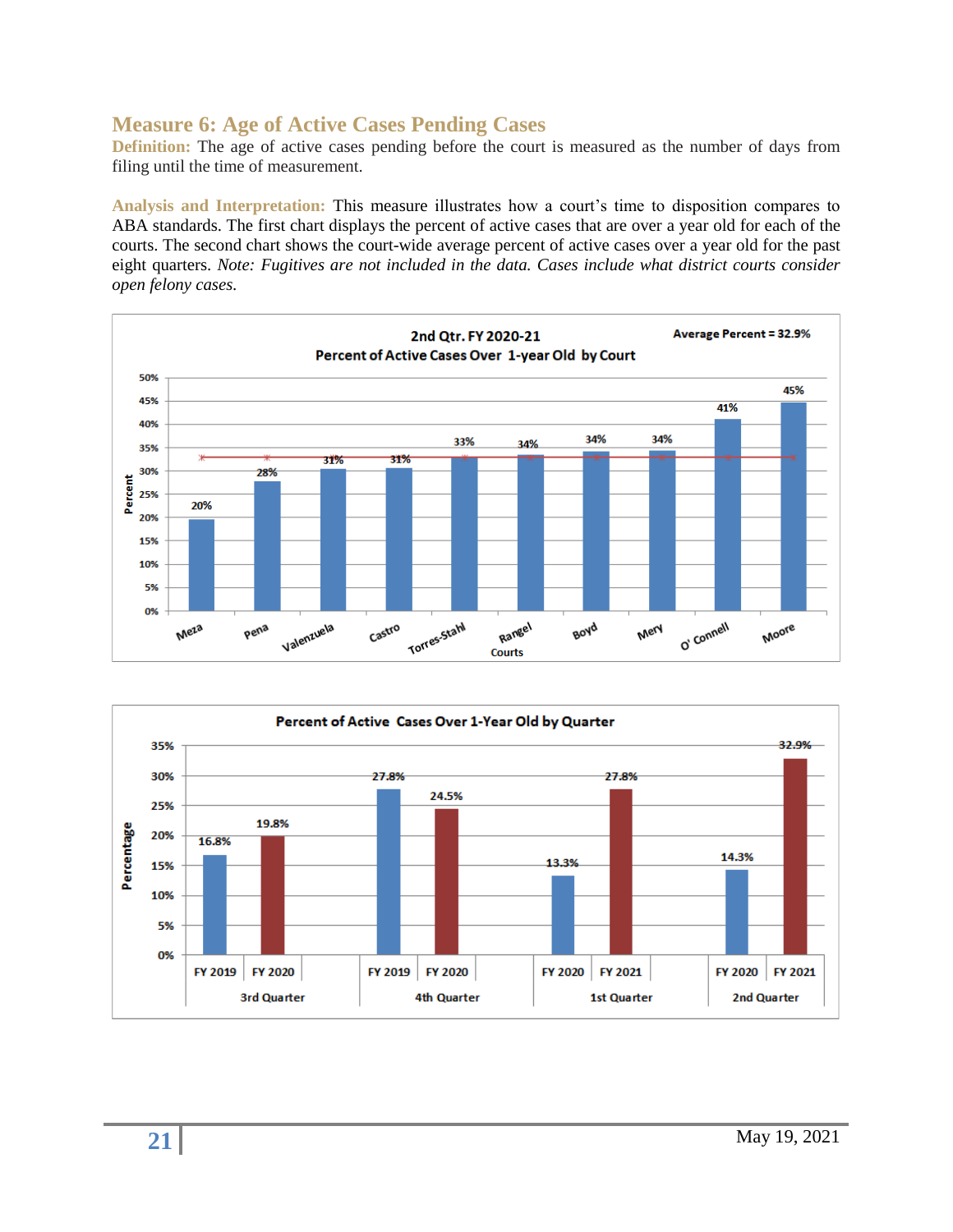# BEXAR COUNTY JUDICIAL MANAGEMENT REPORT APPENDIX A Explanation and Method of Collection for Different Measures

# **Measure 1: Cost per Disposition**

**Definition:** The net cost of disposing of a single case.

**Method:** Cost per disposition is the net cost of the court divided by the number of dispositions. Net cost per disposition includes revenue collected and costs between January2021 and September 2021 from each court. This measure allows the court to compare average cost per case to other courts. Other personnel associated with the cost of disposing of a case are budgeted within other respective County departments, such as the District Attorney's Office, Bexar County Sheriff's Office, and the District Clerk's Office and are not included in the calculation for net Court cost per disposition.

### **Measure 2: Jail Bed Days**

**Definition:** The number of jail bed days consumed.

**Method:** This information is retrieved from the Jail Track Management System and counts the total number of jail bed days used by court.

The average length of stay for inmates is calculated by totaling the number of jail bed days consumed from indictment to release and dividing by the number of inmates incarcerated. It only measures the time spent on the highest level of charge by a defendant in a particular court.

## **Measure 3: Clearance Rates**

**Definition:** The number of disposed cases as a percentage of the number of incoming cases.

**Method:** Clearance rates are measured using two variables, incoming cases and the number of cases disposed monthly. Incoming cases include new cases filed during the month, cases appealed from lower courts, and other cases reaching docket (motions to revoke probation/deferred adjudication, cases reactivated, and all other cases). The number of outgoing cases includes all monthly dispositions. *Due to new reporting requirements by the Office of Court Administration, certain types of dismissals (such as, Dismissed – Defendant Deceased, Dismissed – Reduced to Class C, Dismissed and Reduced) are not included in the number of dispositions.*

## **Measure 4: Disposition Rates**

**Definition:** The number of disposed cases as a percentage of the Active Caseload.

**Method:** Disposition rates are measured using two variables, active caseload and the number of cases disposed. The active caseload includes any cases assigned to the Court, but excludes those cases where the defendant has been declared a fugitive. The number of disposed cases includes all cases adjudicated less certain dismissals not allowed by OCA directive. *Due to new reporting requirements by the Office of Court Administration, the disposition rate is now a percentage of the active docket and not of the entire docket as previously reported.*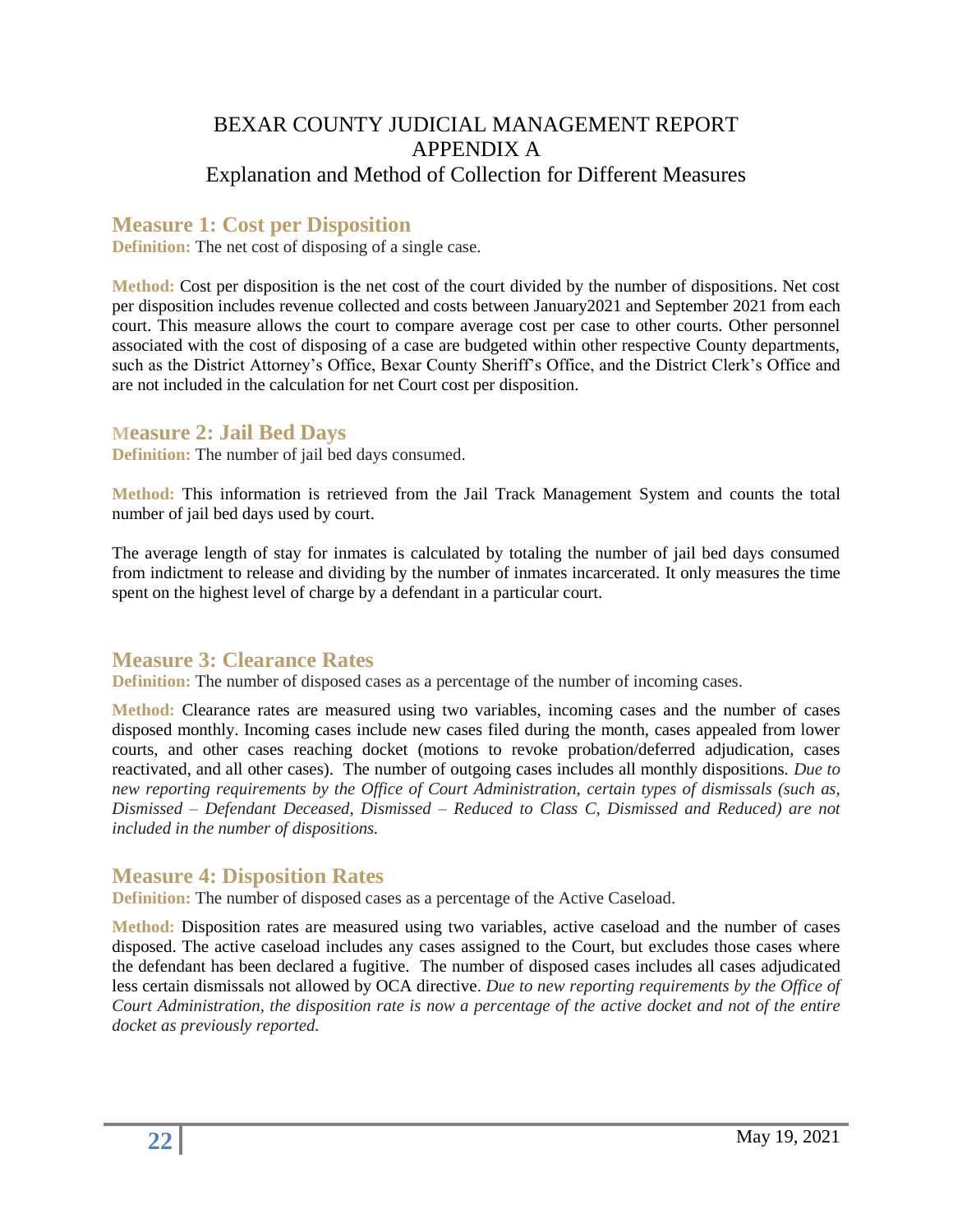## **Measure 5: Time to Disposition**

**Definitions:** The percentage of cases disposed or otherwise resolved within established time frames. This is a comparison of data from *age of disposed cases* and only considers cases that are disposed, not the full docket.

**Method:** For each case, the report calculates the time in days from filing of the case until the date the case was disposed. The case processing time standards published by the American Bar Association (ABA), the Conference of State Court Administrators (COSCA) and the National Center for State Courts were used when establishing the benchmarks.

**COSCA Case Processing Standards** 

 $\cdot$  Felony – 100% within 180 days

**ABA Case Processing Standards**

- Felony
- 90% within 90 days
- 98% within 180 days
- 100% within 365 days

#### **NCSC Model Case Processing Standards – Criminal**

- Felony
- 75% within 90 days
- 90% within 180 days
- 98% within 365 days

*Source: National Center for State Courts Web site, [www.ncsconline.org/WC/Publications/KIS\\_CasManCPTSPub.pdf.](http://www.ncsconline.org/WC/Publications/KIS_CasManCPTSPub.pdf)*

# **Measure 6: Age of Active Cases Pending Cases**

**Definition:** The age of active cases pending before the court is measured as the number of days from filing until the time of measurement.

**Method:** For each case type being analyzed, the report calculates the time, in days, from filing of the case until the date established for the reporting period being examined (March 28, 2021 for 2nd Quarter).